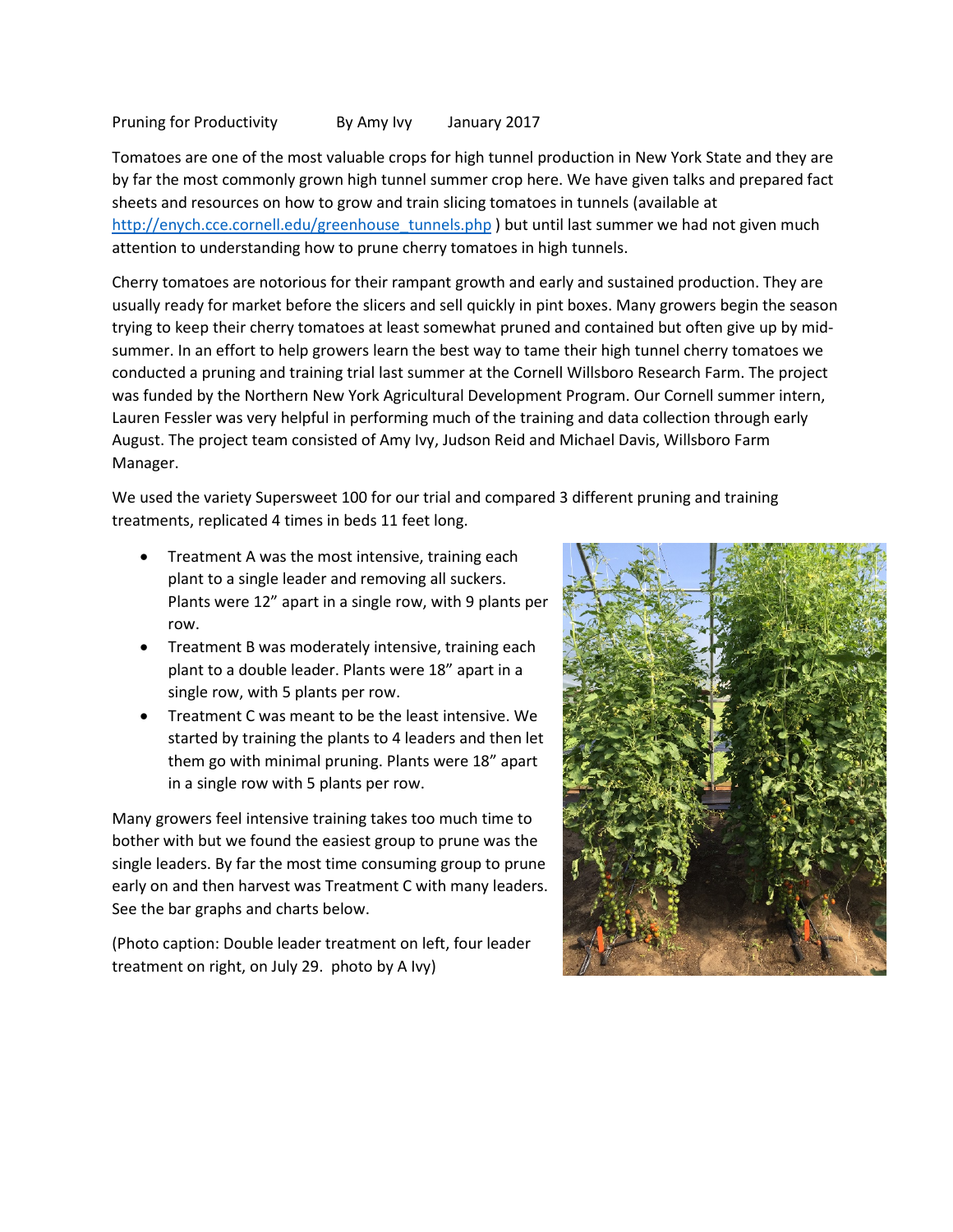**Time Spent for Pruning and Training, Time Spent for Harvesting** The 2 graphs (below) show that from the beginning and throughout the trial, the single leader treatment (blue line) took less time to prune and harvest even though it had 4 more plants per treatment at 12" spacing. The 4 leader treatment (red line), with 5 plants at 18" spacing, took more time to prune, train and harvest due to their dense tangle of growth.

Key: **blue line** - single leader **green line** – double leader **red line** – 4 leaders





## **Efficiency of Harvest**

The graph to the right shows that the single leader treatment took less time to harvest per minute all season, so that even late in the season, when the tangled 4 leader plants yielded slightly more overall, the efficiency of gathering that harvest was less. This corroborates with the experience and comments from the harvesters as well. The 2 graphs below show the total time for training and harvesting each treatment (left), and the total harvest (right). It took more time to harvest the 4 leader treatment but the yield was not statistically better than the double leader treatment which took less time to harvest.